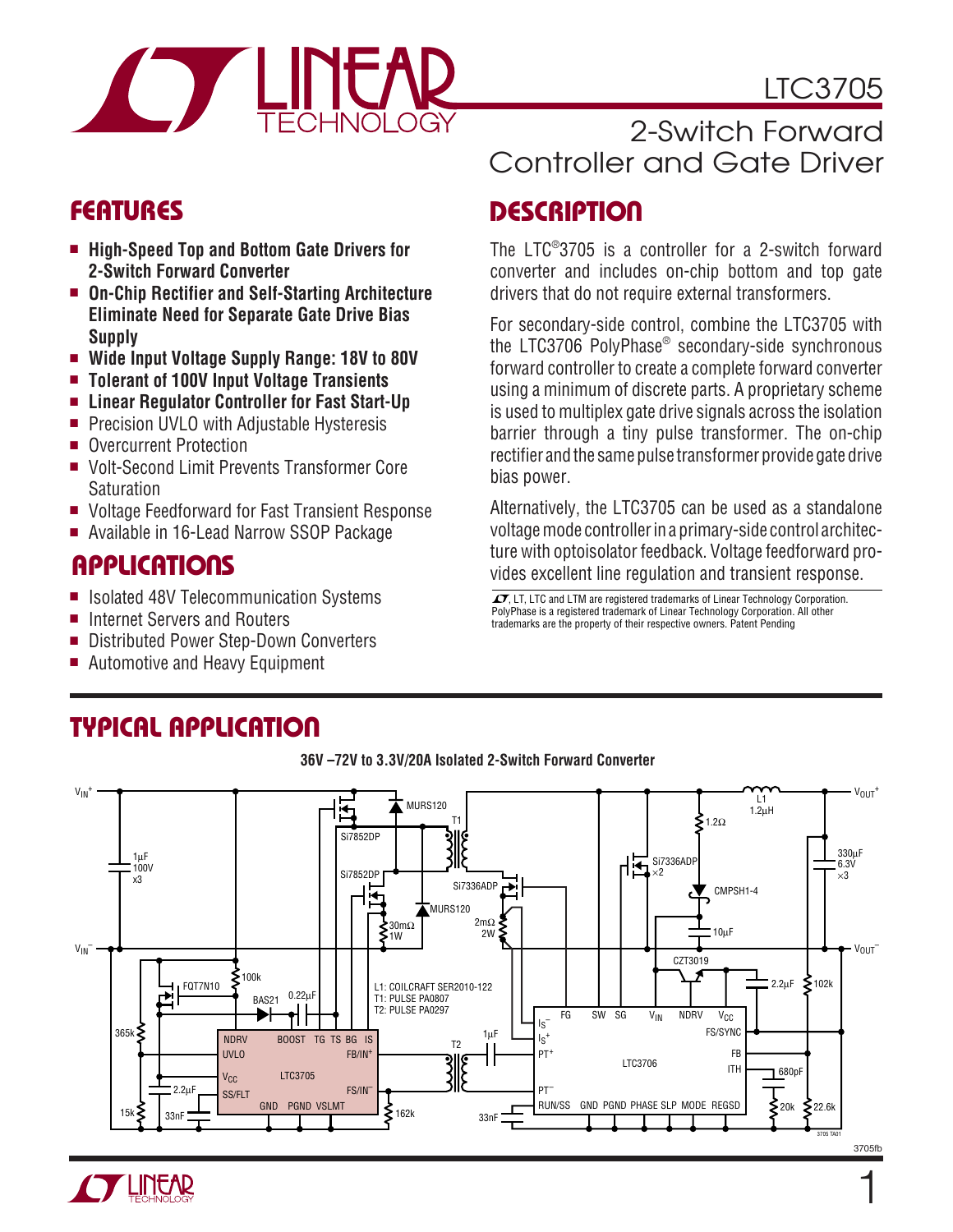**(Note 1)**

| External NMOS Drive (NDRV) -0.3V to 20V                                   |  |
|---------------------------------------------------------------------------|--|
|                                                                           |  |
| Bootstrap Supply (BOOST) -0.3V to 115V                                    |  |
|                                                                           |  |
|                                                                           |  |
| Soft-Start Fault, Feedback,                                               |  |
| <b>Frequency Set, Transformer</b>                                         |  |
| Inputs (SSFLT, FB/IN <sup>+</sup> , FS/IN <sup>-</sup> ) -0.3V to 15V     |  |
| All Other Pins ( $V_{SI, MT}$ , I <sub>S</sub> , UVLO) -0.3V to 5V        |  |
|                                                                           |  |
| Operating Ambient Temperature Range $=$ -40 $\degree$ C to 85 $\degree$ C |  |
| Operating Junction Temperature (Note 2)  125°C                            |  |
| Storage Temperature Range $-65^{\circ}$ C to 150 $^{\circ}$ C             |  |
| Lead Temperature (Soldering, 10 sec) 300°C                                |  |

## **ABSOLUTE MAXIMUM RATINGS PACKAGE/ORDER INFORMATION**



Consult LTC Marketing for parts specified with wider operating temperature ranges.

## **ELECTRICAL CHARACTERISTICS The** ● **denotes the specifications which apply over the full operating**

temperature range, otherwise specifications are at T<sub>A</sub> = 25°C. V<sub>CC</sub> = V<sub>BOOST</sub> = 12V, GND = PGND = V<sub>TS</sub> = 0V, T<sub>A</sub> = 25°C, unless **otherwise noted.**

| <b>SYMBOL</b>                | <b>PARAMETER</b>                                                             | <b>CONDITIONS</b>                                                                                                |           | MIN                | <b>TYP</b>         | <b>MAX</b>       | <b>UNITS</b>     |
|------------------------------|------------------------------------------------------------------------------|------------------------------------------------------------------------------------------------------------------|-----------|--------------------|--------------------|------------------|------------------|
|                              | V <sub>CC</sub> Supply, Linear Regulator and Trickle Charger Shunt Regulator |                                                                                                                  |           |                    |                    |                  |                  |
| V <sub>CCOP</sub>            | <b>Operating Voltage Range</b>                                               |                                                                                                                  |           | $\overline{7}$     | 12                 | 15               | V                |
| V <sub>CCLR</sub>            | Output Voltage                                                               | Linear Regulator in Operation                                                                                    |           |                    | 8                  |                  | $\vee$           |
| <b>INDRV</b>                 | Current into NDRV Pin                                                        | Linear Regulator in Operation                                                                                    |           | 0.1                |                    | 1                | mA               |
| $t_{r(VCC)}$                 | Rise Time of V <sub>CC</sub>                                                 | Linear Regulator Charging (0.5V to 7.5V)                                                                         |           |                    | 45                 |                  | μS               |
| <b>INDRVTO</b>               | Linear Regulator Time Out Current Threshold                                  | Primary-Side Operation                                                                                           |           |                    | 0.27               |                  | mA               |
| $I_{\rm CC}$                 | <b>Supply Current</b>                                                        | $V_{UVI,0}$ = 1.5V, Linear Regulator in<br>Operation (Note 3)                                                    |           |                    | 1.4                | 2.1              | mA               |
| I <sub>CCM</sub>             | Maximum Supply Current                                                       | $V_{UVLO}$ = 1.5V, Trickle Charger in Operation,<br>$V_{CC} = 13.2V$ (Note 3)                                    |           |                    | 1.7                | 2.5              | mA               |
| V <sub>CCSR</sub>            | Maximum Supply Voltage                                                       | <b>Trickle Charger Shunt Regulator</b>                                                                           |           |                    | 14.25              | 15               | $\vee$           |
| <b>ICCSR</b>                 | Minimum Current into NDRV/V <sub>CC</sub>                                    | Trickle Charger Shunt Regulator, $V_{CC} = 15V$<br>(Note 3)                                                      |           | 10                 |                    |                  | mA               |
| <b>Internal Undervoltage</b> |                                                                              |                                                                                                                  |           |                    |                    |                  |                  |
| V <sub>CCUV</sub>            | Internal Undervoltage Threshold                                              | V <sub>CC</sub> Rising<br>V <sub>CC</sub> Falling                                                                |           |                    | 5.3<br>4.7         |                  | $\vee$<br>V      |
|                              | <b>Gate Drive Undervoltage</b>                                               |                                                                                                                  |           |                    |                    |                  |                  |
| VGDUV                        | Gate Drive Undervoltage Threshold                                            | V <sub>CC</sub> Rising (Linear Regulator)<br>V <sub>CC</sub> Rising (Trickle Charger)<br>V <sub>CC</sub> Falling |           | 7.2<br>13.1<br>6.8 | 7.4<br>13.4<br>7.0 | 7.7<br>14<br>7.2 | $\vee$<br>V<br>V |
|                              | <b>Undervoltage Lockout (UVLO)</b>                                           |                                                                                                                  |           |                    |                    |                  |                  |
| VUVLOR                       | Undervoltage Lockout Threshold Rising                                        | Rising                                                                                                           | $\bullet$ | 1.220              | 1.242              | 1.280            | V                |
| VUVLOF                       | Undervoltage Lockout Threshold Falling                                       | Falling                                                                                                          |           | 1.205              | 1.226              | 1.265            | $\vee$           |
|                              |                                                                              |                                                                                                                  |           |                    |                    |                  | 3705fb           |

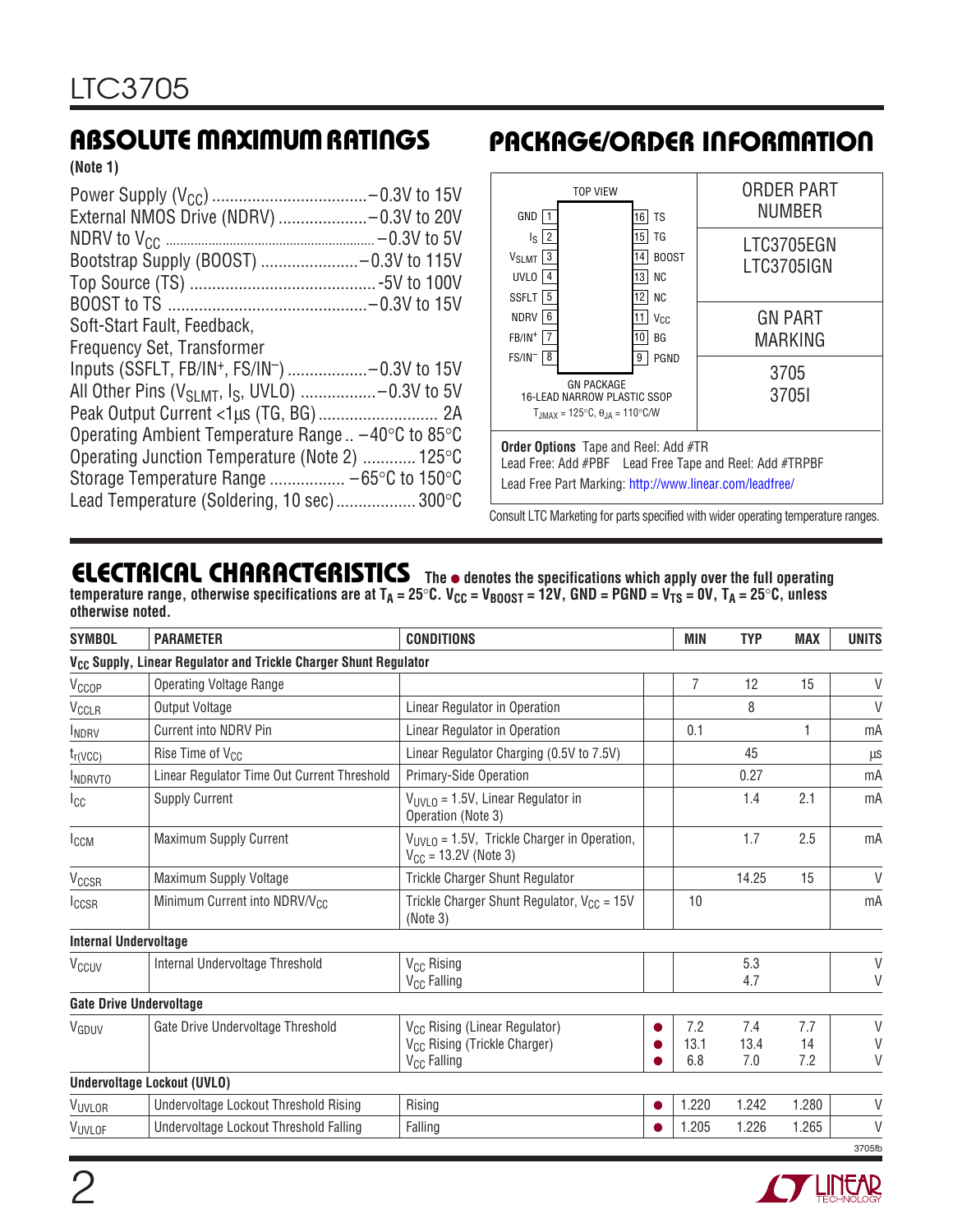## **ELECTRICAL CHARACTERISTICS**

**The** ● **denotes the specifications which apply over the full operating** temperature range, otherwise specifications are at T<sub>A</sub> = 25°C. V<sub>CC</sub> = V<sub>BOOST</sub> = 12V, GND = PGND = V<sub>TS</sub> = 0V, T<sub>A</sub> = 25°C, unless **otherwise noted.**

| <b>SYMBOL</b>                         | <b>PARAMETER</b>                           | <b>CONDITIONS</b>                                                                                                                                 | MIN         | <b>TYP</b>       | <b>MAX</b> | <b>UNITS</b>      |
|---------------------------------------|--------------------------------------------|---------------------------------------------------------------------------------------------------------------------------------------------------|-------------|------------------|------------|-------------------|
| <b>HUVLO</b>                          | <b>Hysteresis Current</b>                  | $V_{UVLO} = 1V$                                                                                                                                   | 4.2         | 4.9              | 5.6        | μA                |
| VUVLOOP                               | Voltage Feedforward Operating Range        | Primary-Side Control                                                                                                                              | VUVLOF(MIN) |                  | 3.75       | $\mathsf{V}$      |
|                                       | <b>Gate Drivers (TG and BG)</b>            |                                                                                                                                                   |             |                  |            |                   |
| $R_{OS}$                              | Output Pull-Down Resistance                | $I_{\text{OUT}} = 100 \text{mA}$                                                                                                                  |             | 1.9              |            | Ω                 |
| V <sub>OH</sub>                       | High Output Voltage                        | $I_{OIII} = -100mA$                                                                                                                               |             | 11               |            | $\overline{V}$    |
| I <sub>PU</sub>                       | Peak Pull-Up Current                       |                                                                                                                                                   |             | 1.7              |            | A                 |
| $t_r$                                 | Output Rise Time                           | 10% to 90%, $C_{OUT} = 4.7nF$                                                                                                                     |             | 40               |            | ns                |
| $t_{\rm f}$                           | <b>Output Fall Time</b>                    | 10% to 90%, $C_{OUT} = 4.7nF$                                                                                                                     |             | 70               |            | ns                |
| <b>Rectifier</b>                      |                                            |                                                                                                                                                   |             |                  |            |                   |
| <b>IRECT</b>                          | Maximum Rectifier DC Output Current        |                                                                                                                                                   |             |                  | 25         | mA                |
| <b>Oscillator</b>                     |                                            |                                                                                                                                                   |             |                  |            |                   |
| $f_{\text{OSC}(P)}$                   | <b>Oscillator Frequency</b>                | Primary-Side Control, $R_{FS(P)} = 100k\Omega$<br>Primary-Side Control, $R_{FS(P)} = 25k\Omega$<br>Primary-Side Control, $R_{FS(P)} = 300k\Omega$ |             | 200<br>700<br>70 |            | kHz<br>kHz<br>kHz |
| $\Delta f_{RFS(P)}$                   | <b>Oscillator Resistor Set Accuracy</b>    | Primary-Side Control<br>$25k < R_{FSET} < 300k$                                                                                                   |             | ±15              |            | $\frac{0}{0}$     |
| $f_{\text{OSC}(S)}$                   | <b>Oscillator Frequency</b>                | Secondary-Side Control (During Start-Up),<br>$R_{FS(S)} = 100k\Omega$                                                                             |             | 300              |            | kHz               |
| Soft-Start/Fault (SSFLT)              |                                            |                                                                                                                                                   |             |                  |            |                   |
| $I_{SS(C)}$                           | Soft-Start Charge Current                  | Primary-Side Control, V <sub>SSFLT</sub> = 2V                                                                                                     |             | $-5.2$           |            | μA                |
|                                       |                                            | Secondary-Side Control, V <sub>UVLO</sub> = 1.3V,<br>$V_{\text{SSFLT}} = 2V$<br>Secondary-Side Control, $V_{UVLO} = 3.75V$ ,<br>$V_{SSFLT} = 2V$  |             | $-4$<br>$-1.6$   |            | μA<br>μA          |
| <b>VLRTO</b>                          | Linear Regulator Time Out-Threshold        |                                                                                                                                                   |             | 3.9              |            | $\vee$            |
| VFLTH                                 | Fault Output High                          | $V_{\text{CC}} = 8V$                                                                                                                              |             | 6.7              |            | $\vee$            |
| $I_{SS(D)}$                           | Soft-Start Discharge Current               | Timing Out After Fault, $V_{SSETT} = 2V$                                                                                                          |             | 1                |            | μA                |
| Current Sense Input (I <sub>S</sub> ) |                                            |                                                                                                                                                   |             |                  |            |                   |
| V <sub>IS(MAX)</sub>                  | Overcurrent Threshold                      |                                                                                                                                                   |             | 300              |            | mV                |
|                                       | <b>Volt Second Limit (VSLMT)</b>           |                                                                                                                                                   |             |                  |            |                   |
| V <sub>VSL(MAX)</sub>                 | <b>Volt-Second Limit Threshold</b>         |                                                                                                                                                   |             | 1.26             |            | $\vee$            |
| <b>I</b> VSLMT(MAX)                   | Maximum Volt-Second Limit Resistor Current |                                                                                                                                                   |             | 0.25             |            | mA                |
|                                       | <b>Optoisolator Bias Current</b>           |                                                                                                                                                   |             |                  |            |                   |
| $V_{\text{OPTO}}$                     | Open Circuit Optoisolator Voltage          | Primary-Side Control $I_{FB} = 0V$                                                                                                                |             | 3.3              |            | $\mathsf{V}$      |
| I <sub>OPT0</sub>                     | Optoisolator Bias Current                  | Primary-Side Control $V_{FB} = 2.5V$<br>Primary-Side Control $V_{FB} = 0V$                                                                        |             | 0.5<br>1.6       |            | mA<br>mA          |

**Note 1:** Stresses beyond those listed under Absolute Maximum Ratings may cause permanent damage to the device. Exposure to any Absolute Maximum Rating condition for extended periods may affect device reliability and lifetime.

**Note 2:** Operating junction temperature  $T_J$  (in  $\textdegree C$ ) is calculated from the ambient temperature  $T_A$  and the average power dissipation PD (in watts) by the formula:  $T_J = T_A + \theta_{JA} \cdot PD$ . Refer to the Applications Information section for details.

**Note 3:**  $I_{CC}$  is the sum of current into NDRV and V<sub>CC</sub>.

**Note 4:** The LTC3705EGN is guaranteed to meet performance specifications from 0°C to 85°C. Specifications over the -40°C to 85°C operating temperature range are assured by design, characterization and correlation with statistical process controls. The LTC3705IGN is guaranteed and tested over the  $-40^{\circ}$ C to 85 $^{\circ}$ C operating temperature range.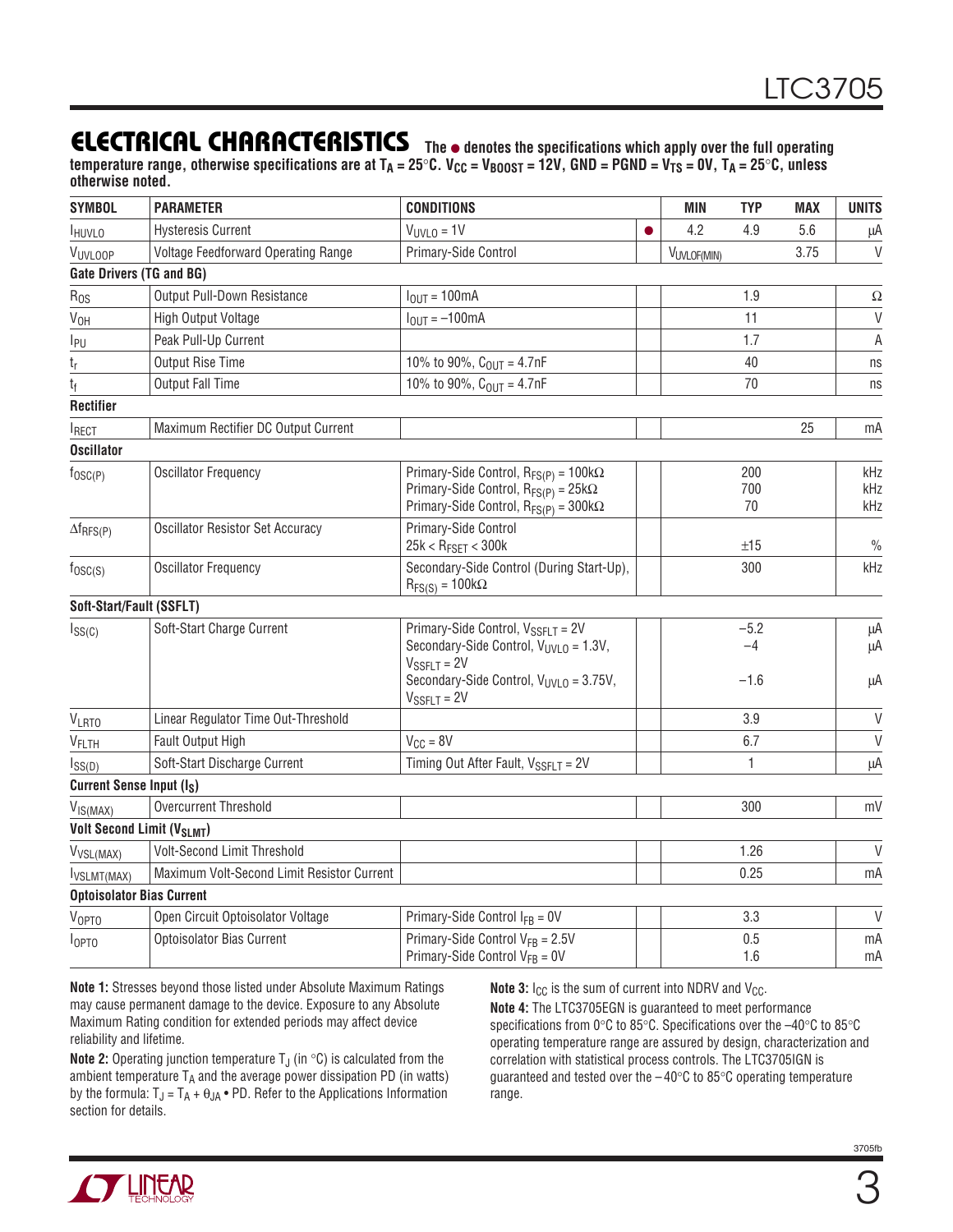## **TYPICAL PERFORMANCE CHARACTERISTICS** (T<sub>A</sub> = 25°C unless otherwise specified)



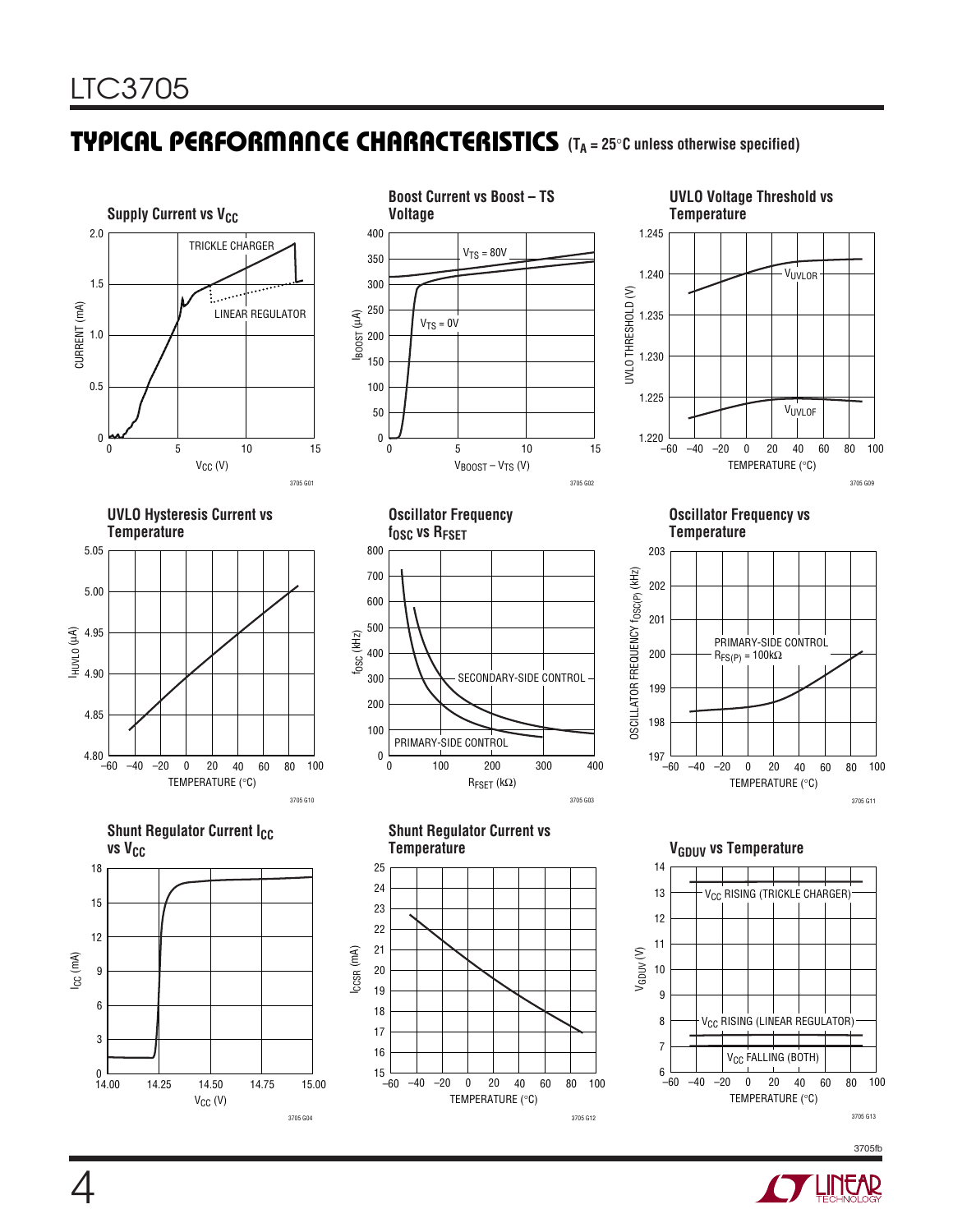## **TYPICAL PERFORMANCE CHARACTERISTICS** (TA = 25°C unless otherwise specified)







#### Linear Regulator Start-Up **Gate Drive Encoding Community Constructs** Fault Operation







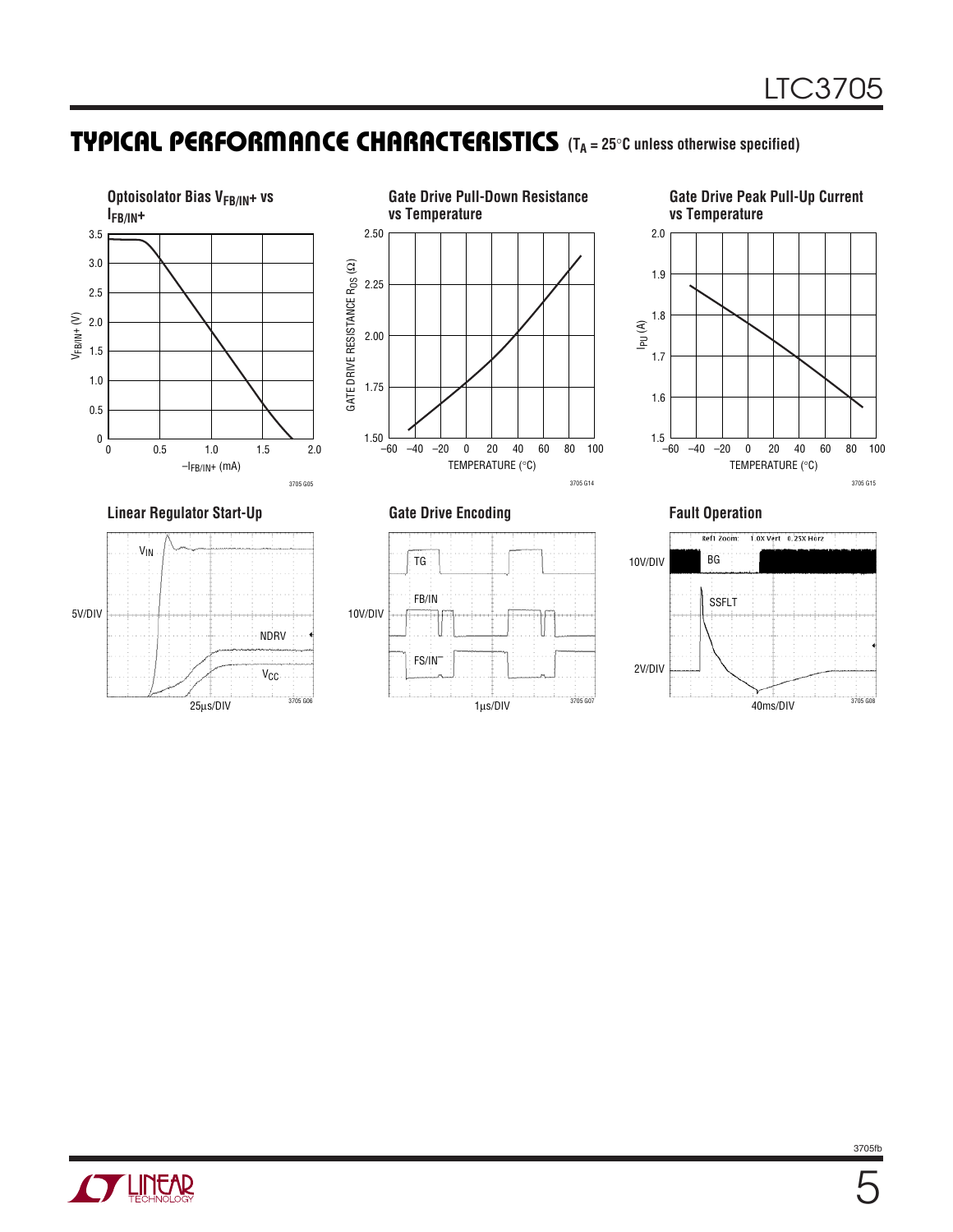## **PIN FUNCTIONS**

**GND (Pin 1):** Signal Ground.

**I<sub>S</sub>** (Pin 2): Input to the Overcurrent Comparator. Connect to the positive terminal of a current-sense resistor in series with the source of the ground-referenced bottom MOSFET.

**V<sub>SLMT</sub>** (Pin 3): Volt-Second Limit. Form an R-C integrator by connecting a resistor from  $V_{IN}$  to  $V_{SLMT}$  and a capacitor from  $V_{SI, MIT}$  to ground. The gate drives are turned off when the voltage on the  $V_{SI,MT}$  pin exceeds 1.25V.

**UVLO (Pin 4):** Undervoltage Lockout. Connect to a resistive voltage divider to monitor input voltage  $V_{IN}$ . Enables converter operation for  $V_{UVLO} > 1.242V$ . Hysteresis is a fixed 16mV hysteresis voltage with a 4.9µA hysteresis current that combines with the Thevenin resistance of the divider to set the total UVLO hysteresis voltage. This input also senses  $V_{IN}$  for voltage feedforward. Finally, this pin can be used for external run/stop control.

**SSFLT (Pin 5):** Combination Soft-Start and Fault Indicator. A capacitor to GND sets the duty cycle ramp-up rate during start-up. To indicate a fault, the SSFLT pin is momentarily pulled up to within 1.3V of  $V_{CC}$ .

**NDRV (Pin 6):** Drive for the External NMOS of the Linear Regulator. Connect to the gate of the NMOS and connect a pull up resistor to the input voltage  $V_{\text{IN}}$ . Optionally, to create a trickle charger omit the NMOS device and connect  $NDRV$  to  $V_{CC}$ .

**FB/IN+ (Pin 7):** This pin has several functions. The two terminals of one pulse transformer winding are connected to the FB/IN+ and FS/IN– pins. The other pulse transformer winding is connected to the LTC3706. The LTC3705 automatically detects when the LTC3706 applies a pulseencoded signal to the FB/IN+ and FS/IN– pins and decodes duty cycle information for control of the primary-side gate drives (see Operation below). In secondary-side control, primary-side gate drive bias power is also extracted from the FB/IN+ and FS/IN– pins using an on-chip full-wave rectifier.

For primary-side control connect this pin to an optoisolator for feedback control of converter output voltage using an internal optoisolator biasing network.

**FS/IN– (Pin 8):** This pin has several functions. Place a resistor from this pin to GND to set the oscillator frequency. For secondary-side control with the LTC3706, connect one winding of the pulse transformer for operation as described for the FB/IN+ pin above.

**PGND (Pin 9):** Supply Return for the Bottom Gate Driver and the On-Chip Bridge Rectifier.

**BG (Pin 10):** Bottom Gate Driver. Connect to the gate of the "low side" external MOSFET.

V<sub>CC</sub> (Pin 11): Main V<sub>CC</sub> Power for All Driver and Control Circuitry.

**NC (Pins 12, 13):** Voltage Isolation Pins. No connection. Provided to allow adequate clearance between high-voltage pins (BOOST, TG, and TS) and the remainder of the pins.

**BOOST (Pin 14):** Top Gate Driver Supply. Connect to V<sub>CC</sub> with a diode to supply power to the "high side" external MOSFET and bypass with a capacitor to TS.

**TG (Pin 15):** Top Gate Driver. Connect to the gate of the "high side" external MOSFET.

**TS (Pin 16):** Supply Return for the Top Gate Driver. Connect to the source of the "high side" external MOSFET.

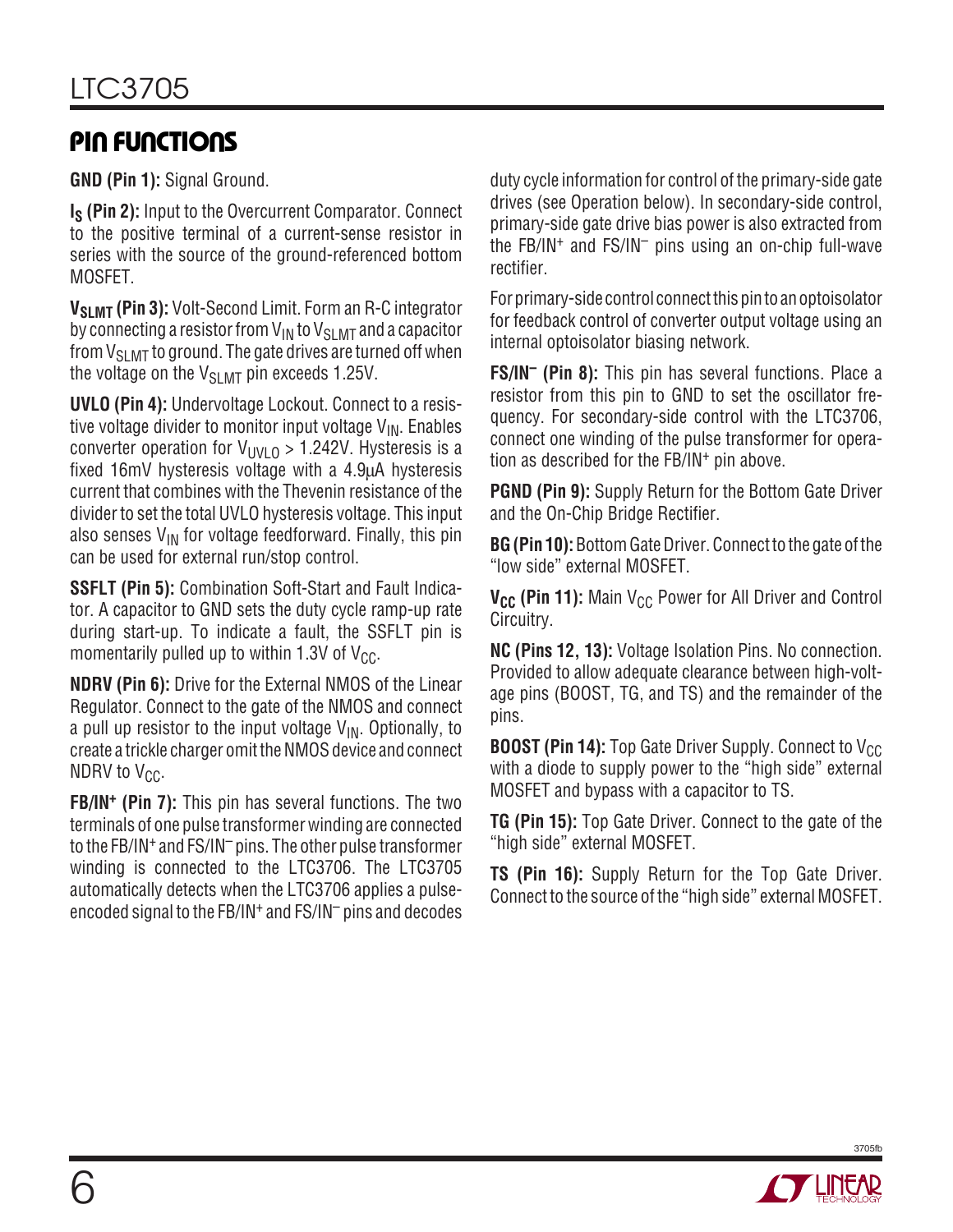## **BLOCK DIAGRAM**



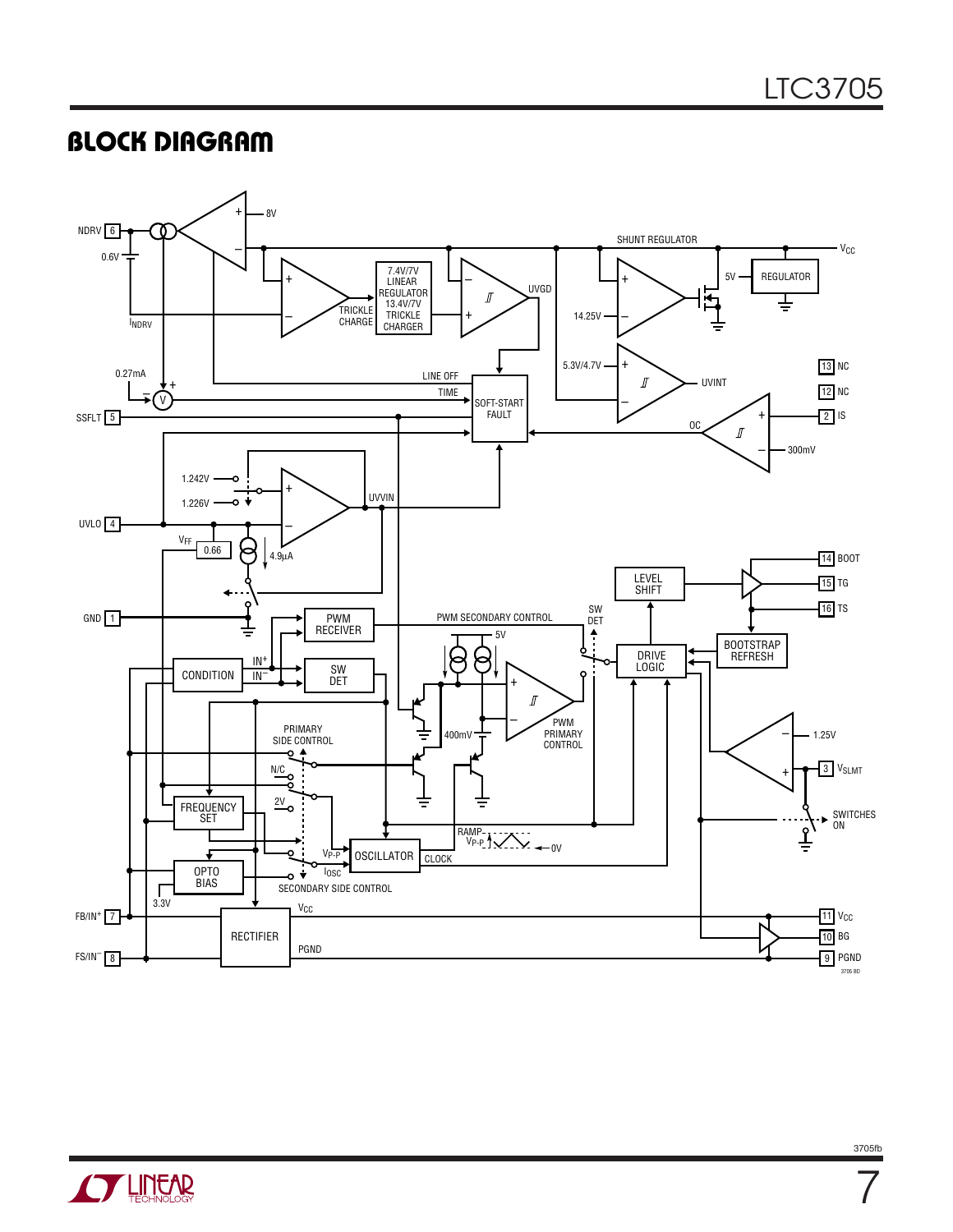# **OPERATION**

### **Mode Setting**

The LTC3705 is a controller and gate driver designed for use in a 2-switch forward converter. When used in conjunction with the LTC3706 PolyPhase secondary-side synchronous forward controller it forms a complete 2-switch forward converter with secondary-side regulation, galvanic isolation between input and output, and synchronous rectification. In this mode, upon start-up, the FB/IN+ and FS/IN– pins are effectively shorted by one winding of the pulse transformer. The LTC3705 detects this short circuit to determine that it is in secondary-side control mode. Operation in this mode is confirmed when the LTC3706 begins switching the pulse transformer.

Alternately, the LTC3705 can be used as a standalone primary-side controller. In this case, the FB/IN+ and FS/IN– pins operate independently. The FB/IN+ pin is connected to the collector of an optoisolator to provide feedback and the FS/IN– pin is connected to the frequency set resistor.

### **Gate Drive Encoding**

In secondary-side control with the LTC3706, after a startup sequence, the LTC3706 transmits multiplexed PWM information through a pulse transformer to the FB/IN+ and FS/IN– inputs of the LTC3705. In the LTC3705, the PWM receiver extracts the duty cycle and uses it to control the top and bottom gate drivers.

Figure 1 shows that the LTC3706 drives the pulse transformer in a complementary fashion, with a duty cycle of approximately 50%. At the appropriate time during the positive half cycle, the LTC3706 applies a short (150ns) zero-voltage pulse across the pulse transformer, indicating the end of the "on" time. Although this scheme allows





the transmission of 0% to 50% duty cycle, it is necessary to establish a minimum controllable "on" time of approximately 100ns. This ensures that 0% duty cycle can be reliably distinguished from 50% duty cycle.

### **On-Chip Rectifier**

Simultaneously with duty-cycle decoding, and through the same pulse transformer, the near-square-wave generated by the LTC3706 provides primary-side  $V_{CC}$  gate drive bias power by way of the LTC3705's on-chip full-wave bridge rectifier. No auxiliary bias supply is necessary and forward converter design and circuitry are considerably simplified.

#### **External Series Pass Linear Regulator**

The LTC3705 features an external series pass linear regulator that eliminates the long start-up time associated with the conventional trickle charger. The drain of an external NMOS is connected to the input voltage and the source is connected to  $V_{CC}$ . The gate of the NMOS is connected to NDRV. To power the gate, an external pull-up resistor is connected from the input voltage to NDRV. The NMOS must be a standard 3V threshold type (i.e. not logic level). An on-chip circuit manages the start up and operation of the linear regulator. It takes approximately 45µs for the linear regulator to charge  $V_{CC}$  to its target value of 8V (unless limited by a slower rise of  $V_{IN}$ ). The LTC3705 begins operating the gate drives when  $V_{CC}$  reaches 7.4V. Often, the thermal rating of the NMOS prevents it from operating continuously, and the LTC3705 "times out" the linear regulator to prevent overheating. This is accomplished using the capacitor connected to the SSFLT pin as described subsequently.

#### **Trickle Charger Shunt Regulator**

Alternately, a trickle charger can be implemented by eliminating the external NMOS and connecting NDRV to  $V_{CC}$  and using the pull-up resistor to charge  $V_{CC}$ . To allow extra headroom for starting, the LTC3705 detects this mode and increases the threshold for starting the gate drives to 13.4V. An internal shunt regulator limits the voltage on the trickle charger to 15V.

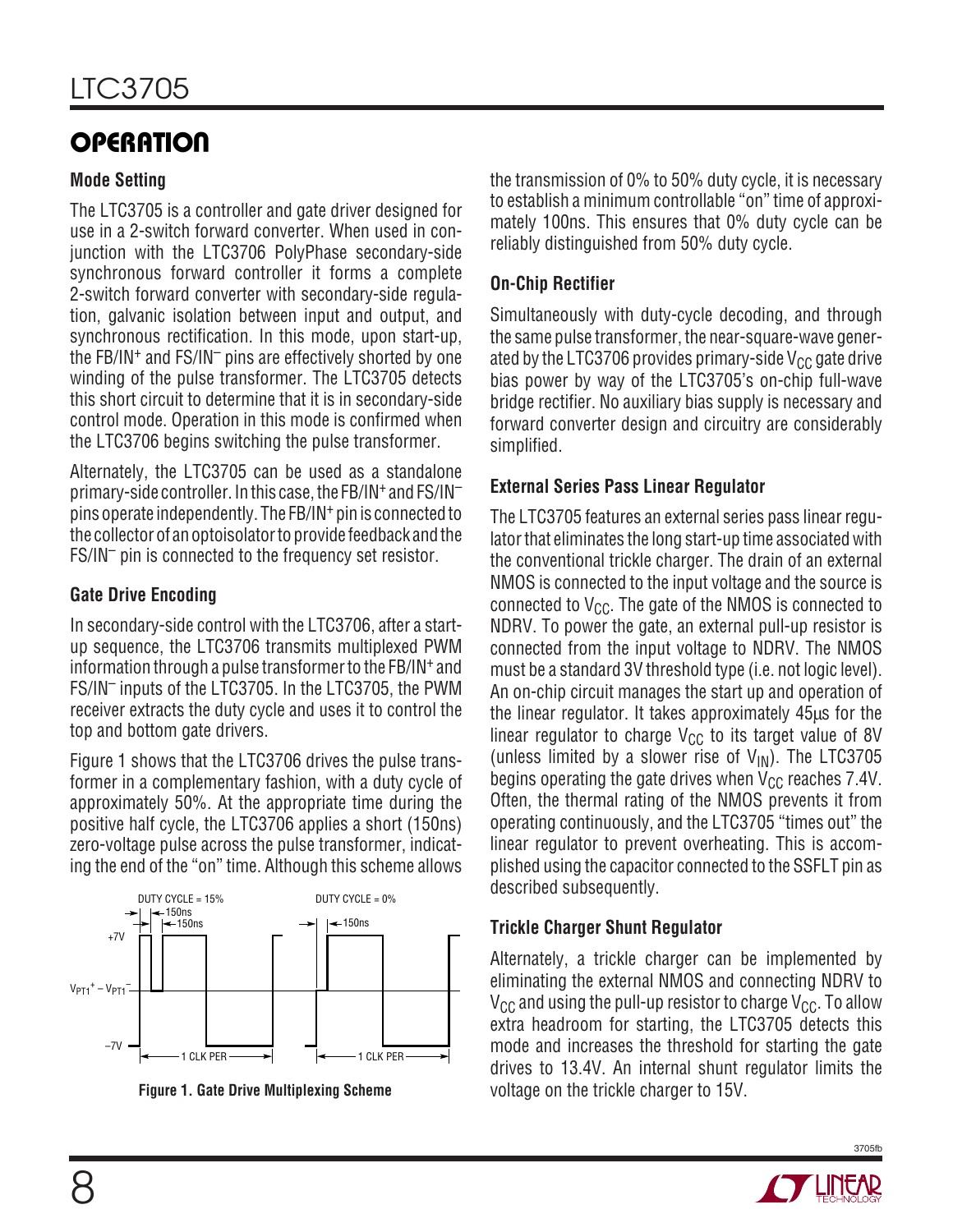## **OPERATION**

#### **Self-Starting Architecture**

The LTC3705 is combined with the LTC3706 to form a complete self-starting DC isolated power supply. When power is first applied, and when  $V_{CC}$  for the LTC3705 is above the appropriate threshold, the LTC3705 begins open-loop operation using its own internal oscillator. Power is supplied to the secondary by switching the gate drivers with a gradually increasing duty cycle as controlled by the rate of rise of the voltage on the SSFLT pin. A peak detector power supply for the LTC3706 allows it to begin operation even for small duty cycles. Once adequate voltage is available for the LTC3706, it provides duty cycle information and gate drive bias power using the pulse transformer as shown in Figure 1. The LTC3705 detects the appearance of this signal and transfers control of the gate drivers to the LTC3706. Simultaneously, the LTC3705 also enables the on-chip rectifier and turns off the linear regulator.

Alternately, when the LTC3705 is used as a standalone primary-side controller, the gradually increasing duty cycle powers up a secondary-side reference and optoisolator and feedback is accomplished when the output of the optoisolator begins pulling down in the FB/IN+ pin.

## **Soft-Start and Fault**

These two functions are implemented using the SSFLT pin. (This pin is also used for linear regulator timeout as described in the following section.)

Initiating soft-start requires that: 1) the gate drive undervoltage (UVGD) goes low meaning that adequate voltage is available on the  $V_{CC}$  pin (7.4V for the linear regulator or 13.4V for the trickle charger) and 2) the input undervoltage (UVV $_{\text{IN}}$ ) goes low meaning that the voltage on the UVLO pin has reached the 1.242V rising threshold.

During soft-start, the LTC3705 gradually charges the softstart capacitor to ramp up the converter duty cycle. Softstart is over when the voltage on the SSFLT pin reaches 2.8V. In normal operation, at some point before this, the LTC3705 makes a transition to controlling duty cycle using closedloop regulation of the converter output voltage.

The SSFLT pin is also used to indicate a fault. The LTC3705 recognizes faults from four origins: 1) an overcurrent fault



Upon sensing a fault, the LTC3705 immediately turns off the top and bottom gate drives and indicates a fault by quickly pulling the voltage on the SSFLT pin to within 1.3V of the voltage on the  $V_{CC}$  pin. After indicating the fault, the LTC3705 quickly ramps down the voltage on the SSFLT pin to approximately 2.8V. Then, to allow complete discharge of the secondary-side circuit, the LTC3705 slowly ramps down the voltage on the SSFLT pin to about 200mV. The LTC3705 then attempts a restart.

## **Linear Regulator Timeout**

The thermal rating of the linear regulator's external NMOS often cannot allow it to indefinitely supply bias current to the primary-side gate drives. The LTC3705 has a linear regulator timeout mechanism that also uses the SSFLT capacitor.

As described in the prior section, soft-start is over once the voltage on the SSFLT pin reaches 2.8V. However, the SSFLT capacitor continues to charge and the linear regulator is turned off when the voltage on the SSFLT pin reaches 3.9V. The "Applications Information" section describes linear regulator timeout in more detail.

## **Volt-Second Limit**

3705fb The volt-second limit ensures that the power transformer core does not saturate for any combination of duty cycle and input voltage. The input of an R-C integrator is connected to  $V_{IN}$  and its output is connected to the  $V_{SI, MIT}$ pin. While the top and bottom gate drives are "off," the LTC3705 grounds the  $V_{SI,MT}$  pin. When the gate drives are turned "on" the  $V_{SI, MIT}$  pin is released and the capacitor is allowed to charge in proportion to  $V_{IN}$ . If the capacitor voltage on the  $V_{\text{SIMT}}$  pin exceeds 1.25V the two gate drives are immediately turned "off." Note that this is not considered a fault condition and the LTC3705 can run indefinitely with the switch duty cycle being determined by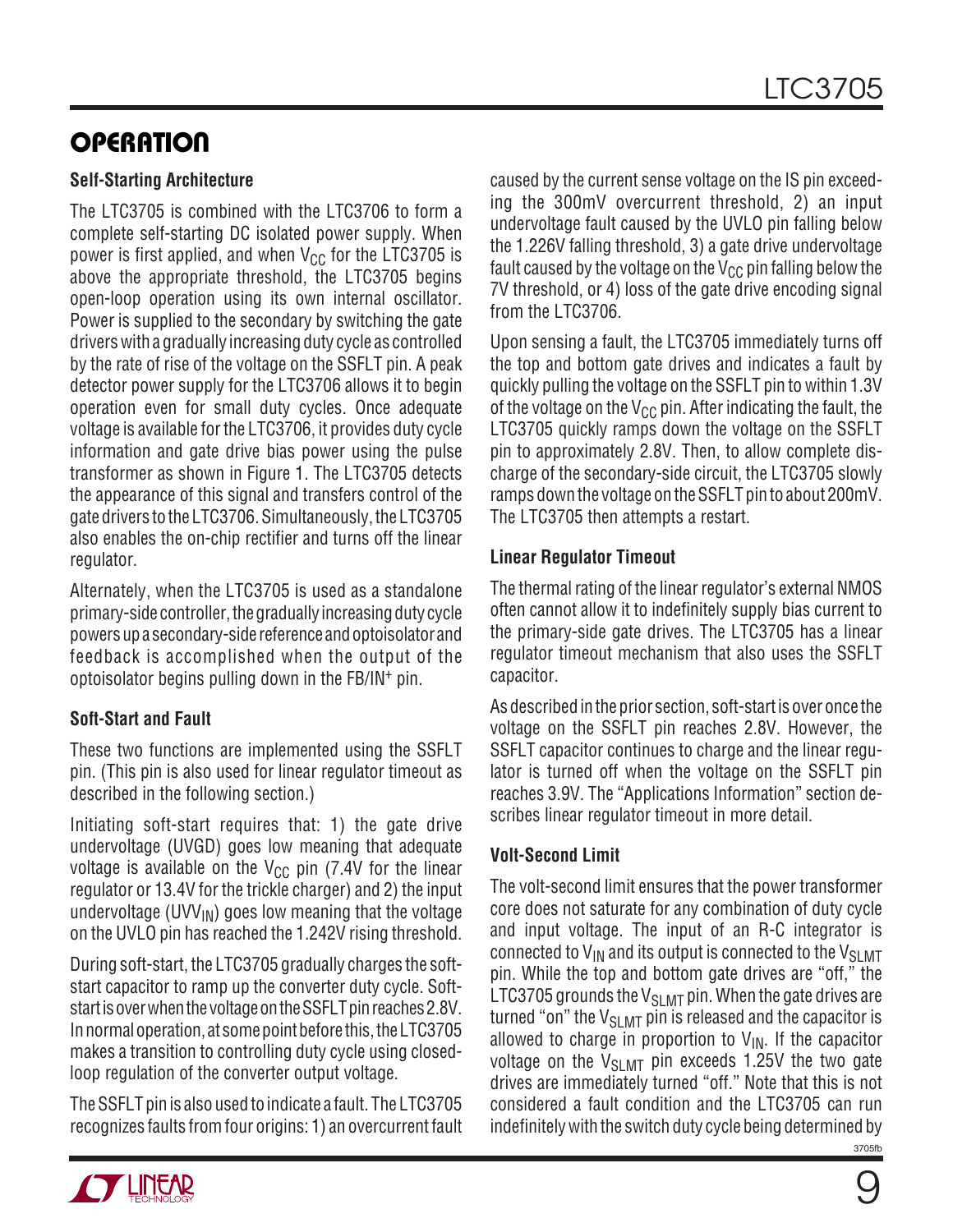# **OPERATION**

the volt-second limit circuit. The duty cycle is always limited to 50% to ensure that the power transformer flux always has time to reset before the start of the next cycle.

In an alternate application, the volt-second limit can be used for open-loop regulation of the output against changes in VIN.

## **Current Limit**

Current limit for the LTC3705 is principally a safety feature to protect the converter and is not part of a control function. The current that flows in series through the top switch, the transformer primary, and the bottom switch is sensed by a resistor connected between the source of the bottom switch and GND. If the voltage across this resistor exceeds 300mV, the LTC3705 initiates a fault.

## **Bootstrap Refresh**

The LTC3705 incorporates a unique bootstrap refresh circuit to ensure that the bootstrap supply (BOOST) for the top switch has adequate voltage for operation at low duty cycles. Therefore, the LTC3705 does not require a undervoltage lockout for the bootstrap supply and a potential source of unexpected shutdowns is eliminated.

## **Voltage Feedforward**

The LTC3705 uses voltage feedforward to properly modulate the duty cycle as a function of the input voltage. For secondary-side control with the LTC3706, voltage feedforward is used during start-up only. The duty cycle

# **APPLICATIONS INFORMATION**

## **UVLO**

The UVLO pin is connected to a resistive voltage divider connected to  $V_{IN}$  as shown in Figure 2. The voltage threshold on the UVLO pin for  $V_{IN}$  rising is 1.242V. To introduce hysteresis, the LTC3705 draws 4.9µA from the UVLO pin when  $V_{IN}$  is rising. The hysteresis is therefore user adjustable and depends on the value of R1. The UVLO threshold for  $V_{IN}$  rising is:

 $V_{\text{IN(UVLO, RISING)}} = (1.242V) \frac{\text{R1} + \text{R2}}{\text{R2}} + \text{R1}(4.9 \mu \text{A})$ 

during start up is determined by comparison of the voltage on the SSFLT pin to a 50% duty cycle triangle wave with an amplitude of 2V. To implement voltage feedforward, the charging current for the soft-start capacitor is reduced in proportion to the input voltage. As a result, the initial rate of rise of the converter output voltage is held approximately constant regardless of the input voltage. At some point during start-up, the LTC3706 begins to switch the pulse transformer and takes over the soft-start.

For operation with standalone primary-side control and optoisolator feedback, voltage feedforward is used during both start-up and normal operation. The duty cycle is determined by using a 50% duty cycle triangle wave with an amplitude equal to 66% of the voltage on the UVLO pin which is, in turn, proportional to  $V_{IN}$ . The charging current for the soft-start capacitor is a constant 5.2µA. During soft-start, the duty cycle is determined by comparing the voltage on the SSFLT pin to the triangle wave. Soft-start is concluded when the voltage on the SSFLT pin exceeds the voltage on the FB/IN<sup>+</sup> pin. After the conclusion of softstart, the duty cycle is determined by comparison of the voltage on the FB/IN+ pin to the triangle wave.

## **Optoisolator Bias**

When the LTC3705 is used in standalone primary-side mode, feedback is provided by an optoisolator connected to the FB/IN+ pin. The LTC3705 has a built optoisolator bias circuit which eliminates the need for external components.

The LTC3705 also has 16mV of voltage hysteresis on the UVLO pin so that the UVLO threshold for  $V_{IN}$  falling is:

$$
V_{IN(UVLO, FALLING)} = (1.226V) \frac{R1 + R2}{R2}
$$

To implement external Run/Stop control, connect a small NMOS to the UVLO pin as shown in Figure 2. Turning the NMOS on grounds the UVLO pin and prevents the LTC3705 from running.

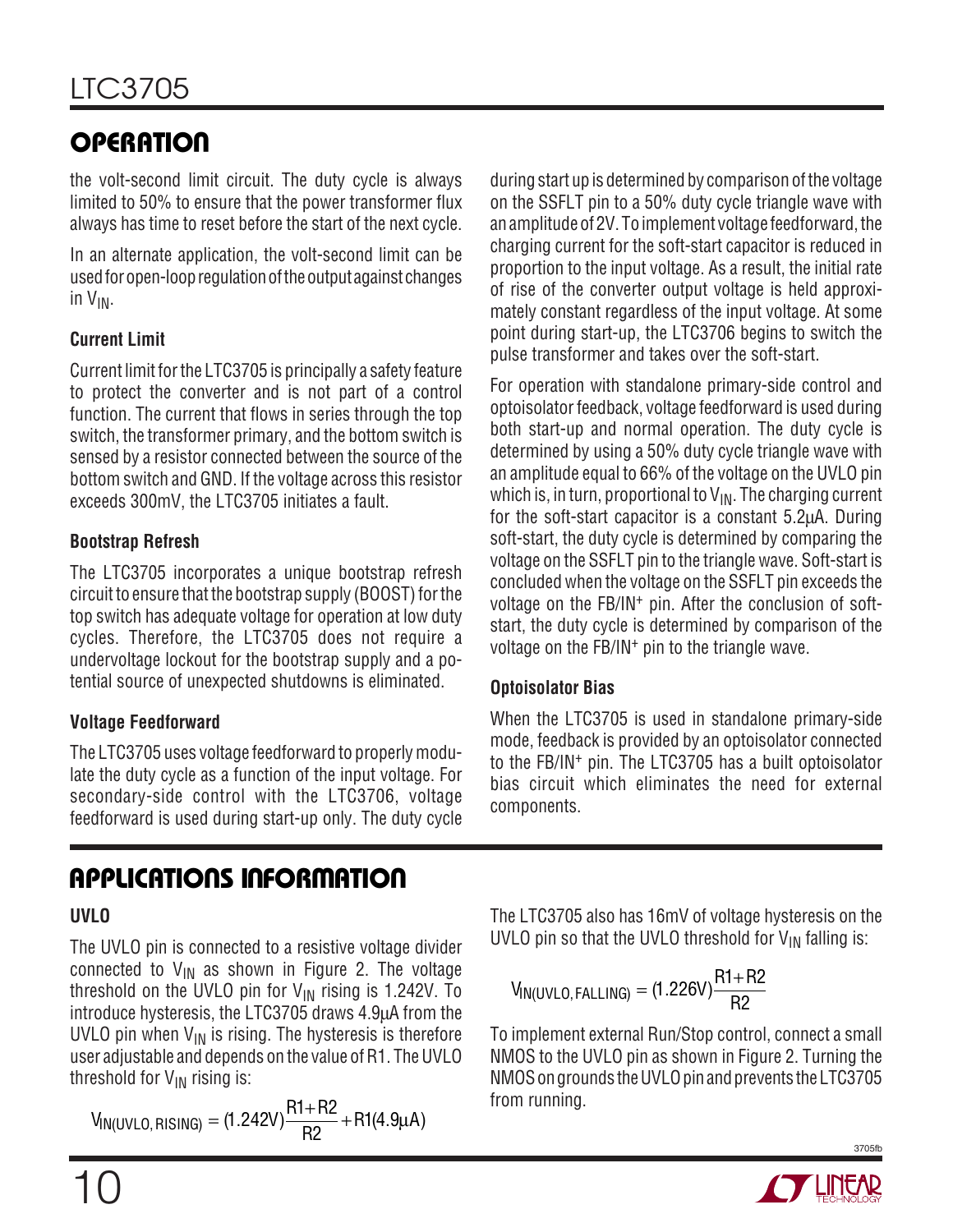

**Figure 2. Resistive Voltage Divider for UVLO and Optional Run/Stop Control**

#### **Linear Regulator**

The linear regulator eliminates the long start-up times associated with a conventional trickle charger by using an external NMOS to quickly charge the capacitor connected to the  $V_{CC}$  pin.

Note that a trickle charger usually requires a large capacitor to provide holdup for the  $V_{CC}$  pin while the converter attempts to start. The linear regulator in the LTC3705 can both charge the capacitor connected to the  $V_{CC}$  pin and provide primary-side gate-drive bias current. Therefore, with the linear regulator, the capacitor need only be large enough to cope with the ripple current from driving the top and bottom gates and holdup need not be considered.

The external NMOS for the linear regulator should be a standard 3V threshold type (i.e. not a logic level threshold). The rate of charge of  $V_{CC}$  from 0V to 8V is controlled by the LTC3705 to be approximately 45µs regardless of the size of the capacitor connected to the  $V_{CC}$  pin. The charging current for this capacitor is approximately:

$$
I_C = \frac{8V}{45\mu s}C
$$

The safe operating area (SOA) for the external NMOS should be chosen so that capacitor charging does not damage the NMOS. Excessive values of capacitor are unnecessary and should be avoided.

#### **Start-Up Considerations**

When used in a self-starting converter with the LTC3706, the LTC3705 initially begins the soft-start of the converter in an open-loop fashion. After bias is obtained on the secondary side, the LTC3706 assumes control and



completes the soft-start interval. In order to ensure that control is properly transferred from the LTC3705 (primary-side) to the LTC3706 (secondary-side), it is necessary to limit the rate of rise on the primary-side soft-start ramp so that the LTC3706 has adequate time to wake up and assume control before the output voltage gets too high. This condition is satisfied for many applications if the following relationship is maintained:

#### $C_{SS,SEC} \leq C_{SS, PRI}$

However, care should be taken to ensure that soft-start transfer from primary-side to secondary-side is completed well before the output voltage reaches its target value. A good design goal is to have the transfer completed when the output voltage is less than one-half of its target value. Note that the fastest output voltage rise time during primary-side soft-start mode occurs with minimum load current.

The open-loop start-up frequency on the LTC3705 is set by placing a resistor  $R_{FS(S)}$  from the FS/IN<sup>-</sup> pin to GND. Although the exact start-up frequency on the primary side is not critical, it is generally a good practice to set it approximately equal to the operating frequency on the secondary side.

In this mode the start-up frequency of the LTC3705 is approximately:

$$
f_{\text{PRI}} = \frac{34 \cdot 109}{R_{\text{FS(S)}} + 10,000}
$$

In the event that the LTC3706 fails to start up properly and assume control of switching, there are several fail-safe mechanisms to help avoid overvoltage conditions. First, the LTC3705 implements a volt-second clamp that may be used to keep the primary-side duty cycle at a level that does not produce an excessive output voltage. Second, the timeout of the linear regulator (described in the following section) means that, unless the LTC3706 starts and supports the LTC3705's gate drives through the pulse transformer and on-chip rectifier, the LTC3705 eventually suffers a gate drive undervoltage fault. Finally, the LTC3706 has an independent overvoltage detection circuit that crowbars the output of the DC/DC converter using the synchronous secondary-side MOSFET switch.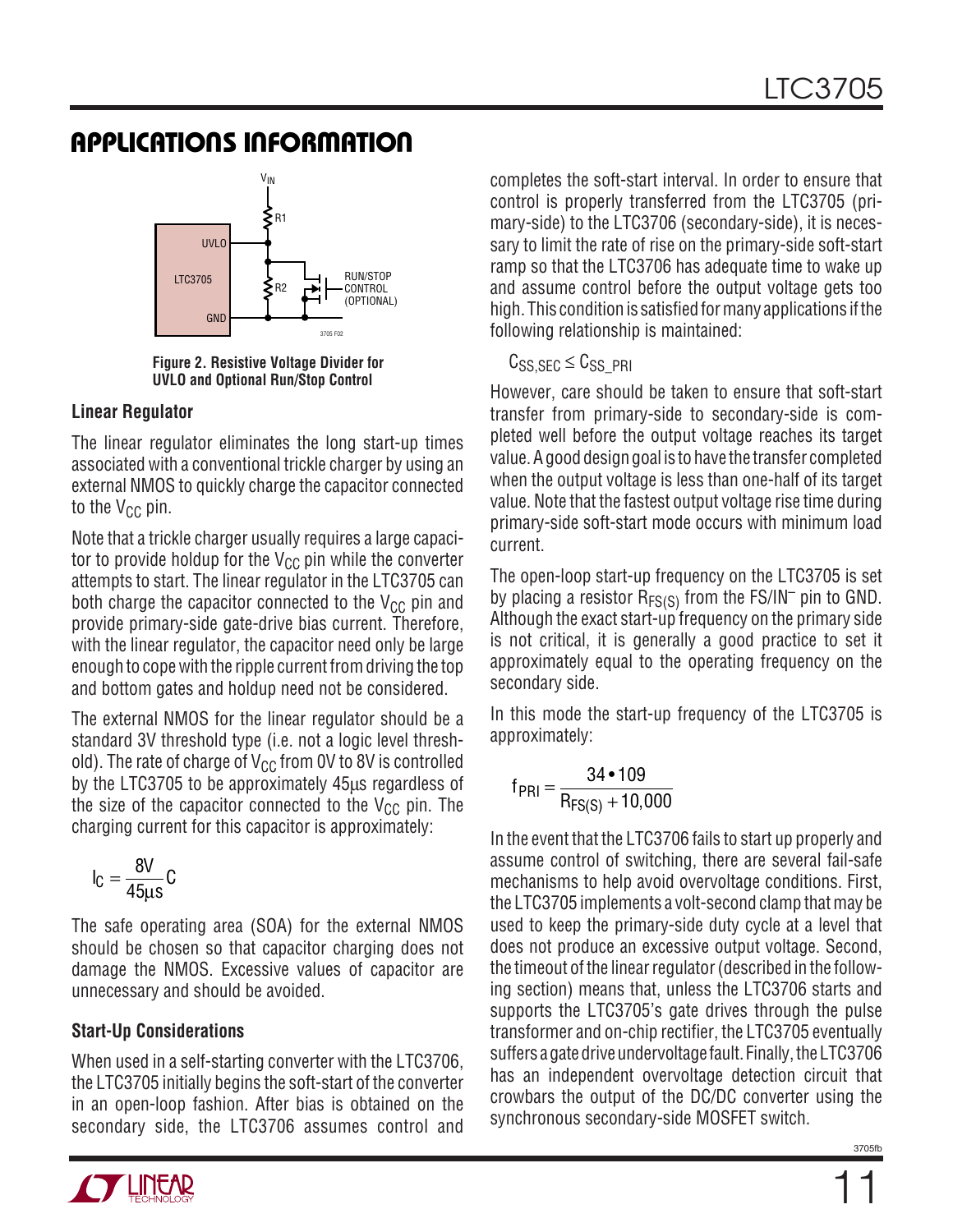In the event that a short-circuit is applied to the output of the converter prior to start-up, the LTC3706 generally does not receive enough bias voltage to operate. In this case, the LTC3705 detects a FAULT for one of two reasons: 1) since the LTC3706 never sends pulse encoding to the LTC3705, the linear regulator times out resulting in a gate drive undervoltage fault, or 2) the primary-side overcurrent circuit is tripped because of current buildup in the output inductor. In either case, the LTC3705 initiates a shutdown followed by a soft-start retry.

## **Linear Regulator Timeout**

After start-up, the LTC3705 times out the linear regulator to prevent overheating of the external NMOS. The timeout interval is set by further charging the soft-start capacitor  $C_{\text{SSEL}}$   $\tau$  from the end-of-soft-start voltage of approximately 2.8V to the timeout threshold of 3.9V. Linear regulator timeout behaves differently depending on mode.

In primary-side standalone mode, the LTC3705 generally requires that an auxiliary gate drive bias supply take over from the linear regulator. (See the subsequent section for more detail on the auxiliary supply.) During linear regulator timeout, the rate of rise of the soft-start capacitor voltage depends on the current into the NDRV pin as controlled by the pull-up resistor  $R_{PIH+IP}$ , the value of  $V_{IN}$ and the value of  $V_{NDRV}$ .

$$
I_{NDRV} = \frac{V_{IN} - V_{NDRV}}{R_{PULLUP}}
$$

The value of  $V_{NDRV}$  is  $V_{CC}$  = 8V plus the value of the gateto-source voltage ( $V_{NDRV} - V_{CC}$ ) of the external NMOS in the linear regulator. The gate-to-source voltage depends on the actual device but is approximately the threshold voltage of the external NMOS.

For  $I_{NDRV} > 0.27$  mA, the capacitor on the SSFLT pin is charged in proportion to  $(I_{NDRV} - 0.27mA)$  until the linear regulator times out. Thus, since  $V_{NDRV}$  is very nearly constant, the timeout interval for the linear regulator is inversely proportional to the input voltage and a higher input voltage produces a shorter timeout.

 $t_{\footnotesize{\textsf{TIMEOUT}}} = \frac{66 \textsf{C}_{\footnotesize{\textsf{SSFLT}}}}{5 M_{\footnotesize{\textsf{N\_V}}}} (3.9 \textsf{V} - 2.8 \textsf{V})$  $V_{\sf IN} - V_{\sf I}$ R mA TIMEOUT 66C<sub>SSFLT</sub> (3.9V – 2.8V) 'IN <sup>—</sup> YNDRV PULLUP  $=\frac{1}{\sqrt{N}}$  $\left\lfloor \frac{\mathsf{V_{IN}}-\mathsf{V_{NDRV}}}{\mathsf{R_{PULLUP}}}-0.27 \text{mA} \right\rfloor$  Since the power dissipation of the linear regulator is proportional to the input voltage, this strategy of making the timeout inversely proportional to the input voltage produces an approximately constant temperature excursion for the external NMOS of the linear regulator regardless of the input voltage.

In situations for which the continuous operation of the linear regulator does not exceed the thermal limitations of the external NMOS (i.e. converters with low  $V_{IN}$  or with minimal gate drive bias requirements), the auxiliary supply can be omitted and the linear regulator allowed to operate continuously. If  $I_{NDRV}$  is less than 0.27mA the linear regulator never times out and the voltage on the SSFLT pin stays at approximately 2.8V after start-up is completed. To accomplish this set:

$$
R_{\text{PULLUP}} > \frac{V_{\text{IN(MAX)}} - V_{\text{NDRV}}}{0.27 \text{mA}}
$$

where  $V_{IN(MAX)}$  is the maximum expected continuous input voltage. Note that once the linear regulator is turned off it locks out. Therefore when using this strategy, care should be taken to ensure that a transient higher than  $V_{IN(MAX)}$  does not persist longer than  $t_{TIMEOUT}$ .

In secondary-side operation with the LTC3706, there is never any need for continuous operation of the linear regulator since gate drive bias power is provided by the LTC3706 through the pulse transformer and on-chip rectifier. The LTC3705 shuts down the linear regulator once the LTC3706 begins switching the pulse transformer. If the LTC3706 fails to start, the LTC3705 quickly times out the linear regulator once the voltage on the SSFLT pin reaches 2.8V.

## **Fault Lockout**

The LTC3705 indicates a fault by pulling the SSFLT pin to within 1V of  $V_{CC}$ . The LTC3705 subsequently attempts a restart. Optionally, the user can prevent restart and "lock out" the converter by clamping the voltage on the SSFLT pin with a 4.3V Zener diode. Once the converter has locked out it can only be restarted by the removal of the input voltage or by release of the Zener diode clamp.

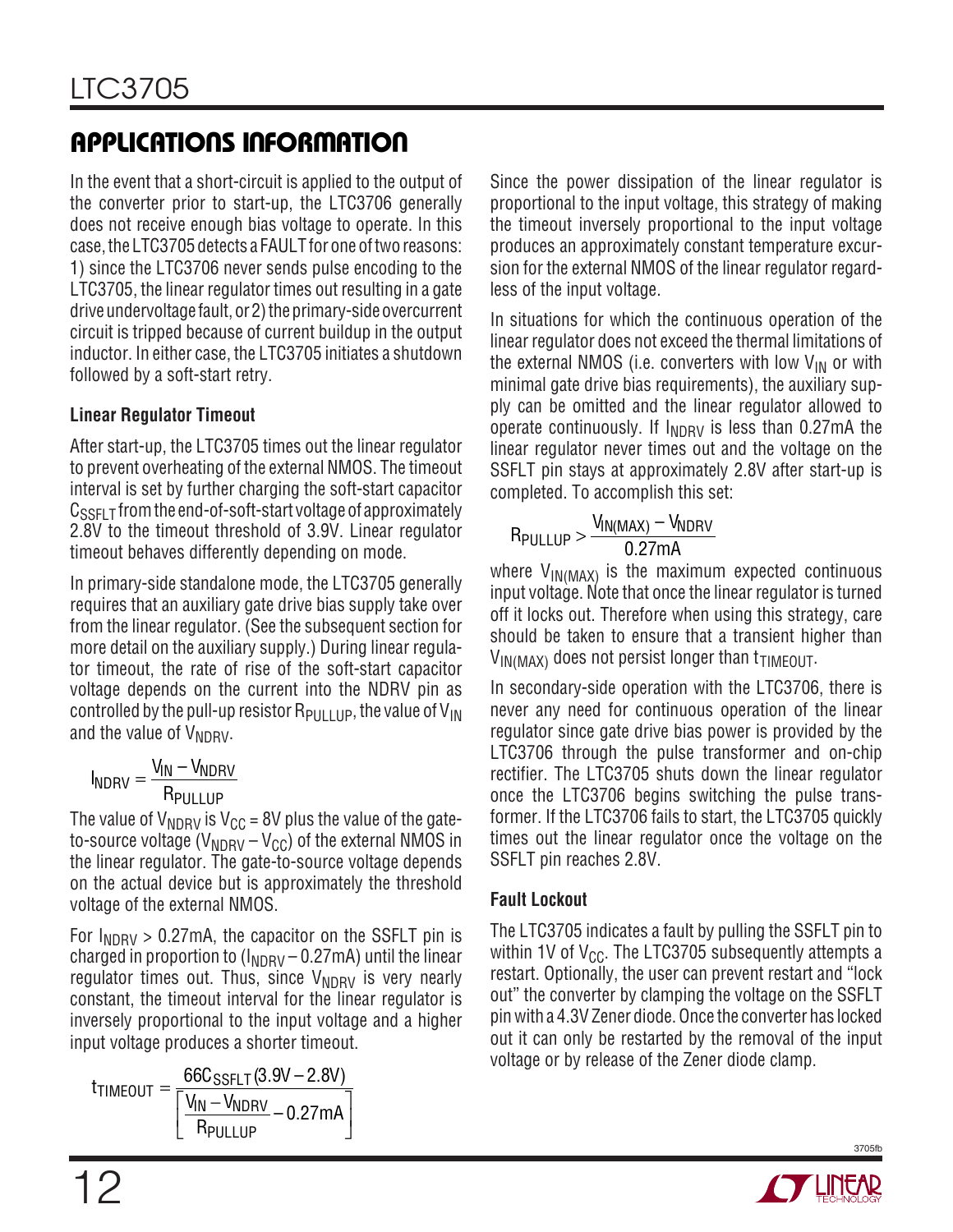#### **Pulse Transformer**

The pulse transformer that connects the LTC3706 to the LTC3705 performs the dual functions of gate drive duty cycle encoding and gate drive bias supply for the LTC3705 by way of the on-chip full-wave rectifier. The designs of the LTC3705 and LTC3706 have been coordinated so that the transformer turn ratio is:

 $N_{LTC3705} = 2N_{LTC3706}$ 

where  $N_1$ <sub>TC3705</sub> is the number of turns in the winding connected to the FB/IN+ and FS/IN– pins of the LTC3705 and  $N_1$ <sub>TC3706</sub> is the number of turns in the winding connected to the PT<sup>+</sup> and PT<sup>-</sup> pins of the LTC3706. The winding connected to the LTC3706 must be able to withstand volt-seconds equal to:

$$
(V - s)_{MAX} = \frac{V_{CC}}{2f}
$$

where  $V_{CC}$  is the maximum supply voltage for the LTC3706 and f is the operating frequency of the LTC3706.

## **Auxiliary Supply**

When used with the LTC3706, the LTC3705 does not require an auxiliary supply to provide primary-side gatedrive bias current. After start-up, primary-side gate drive current is provided by the LTC3706 through a small pulse transformer and the LTC3705's on-chip rectifier.

However, when used as a standalone primary-side controller, the LTC3705 may require a conventional gate-drive bias supply as shown in Figure 3. The bias supply must be



**Figure. 3. Auxiliary Supply for Primary-Side Control**

designed to keep the voltage on the  $V_{CC}$  pin between the absolute maximum of 15V and the gate-drive undervoltage lockout of 7V.

The auxiliary supply is connected in parallel with  $V_{CC}$ . The linear regulator maintains  $V_{CC}$  at 8V. If the auxiliary supply produces more than 8V, it turns off the external NMOS before the LTC3705 can time out the linear regulator. If the auxiliary supply produces less than 8V, the linear regulator times out and then the voltage on the  $V_{CC}$  pin declines to the voltage produced by the auxiliary supply.

#### **Slave Mode Operation**

When the LTC3705 is paired with the LTC3706, multiple pairs can be used to form a PolyPhase converter. In PolyPhase operation, one LTC3705 becomes the "master" while the remainder become "slaves." The master controls start-up in the same manner as for the single-phase converter, while the slaves do not begin switching until receiving PWM information through their own pulse transformer from their corresponding LTC3706. To synchronize operation, the SSFLT and  $V_{CC}$  pins of the master are connected to the corresponding pins of all the slaves. The master is designated by connection of the frequency set resistor to the FS/IN– pin while this resistor is omitted from the slaves. For the slaves the NDRV pin is connected to the  $V_{CC}$  pin. See the following section on PolyPhase Applications for more detail.

#### **PolyPhase Applications**

Figure 4 shows the basic connections for using the LTC3705 and LTC3706 in PolyPhase applications. One of the phases is always identified as the "master," while all other phases are "slaves." For the LTC3705 (primary side), the master performs the open-loop start-up and supplies the initial  $V_{CC}$  voltage for the master and all slaves. The LTC3705 slaves are put into that mode by omitting the resistor on FS/IN–. The LTC3705 slaves simply stand by and wait for PWM signals from their respective pulse transformers. Since the SSFLT pins of master and slave LTC3705s are interconnected, a FAULT (overcurrent, etc.) on any one of the phases will perform a shutdown/restart on all phases together.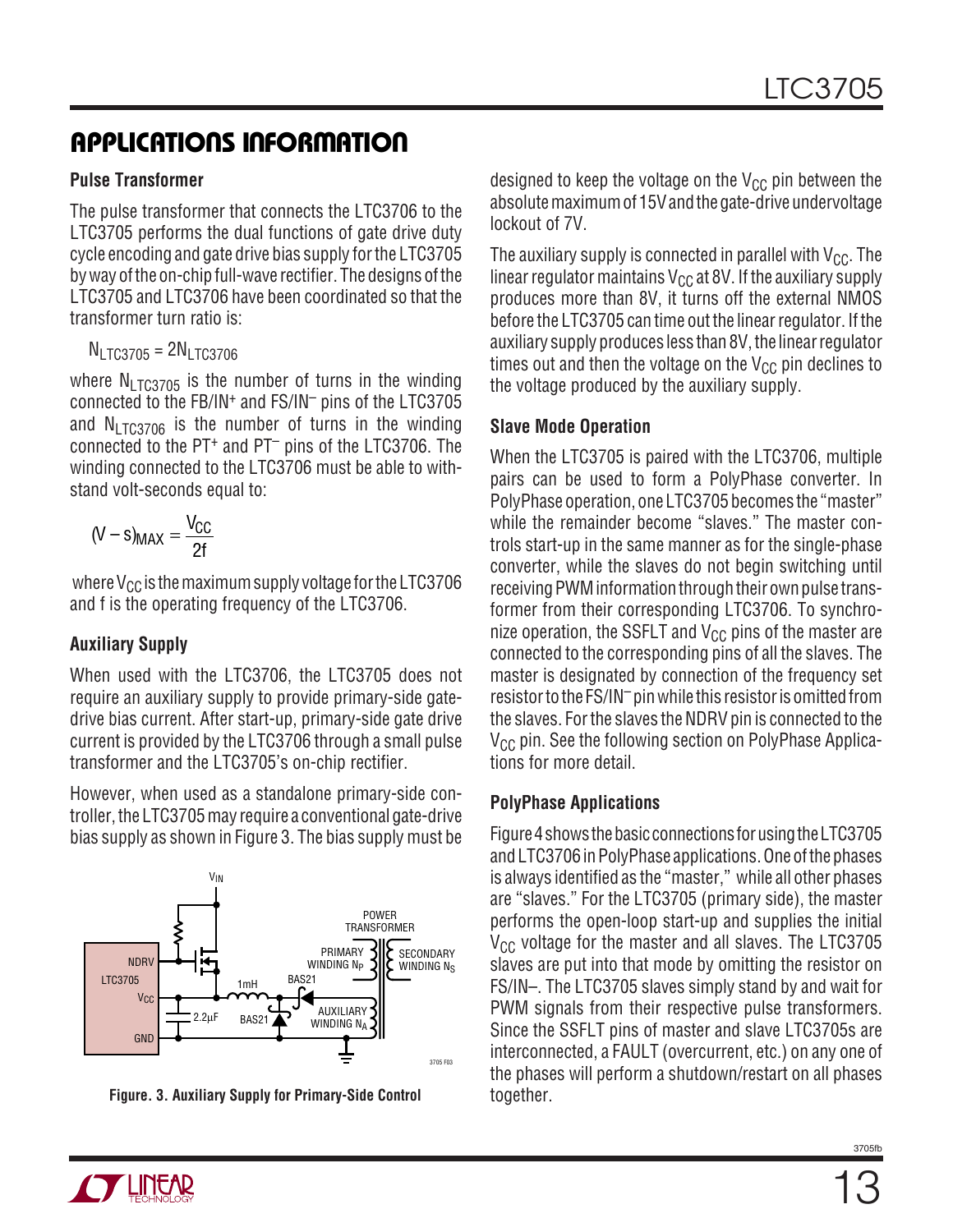For the LTC3706, the master performs soft-start and voltage-loop regulation by driving all slaves to the same current as the master using the  $I<sub>TH</sub>$  pins. Faults and shutdowns are communicated via the interconnection of the RUN/SS pins. The LTC3706 is put into slave mode by tying the FB pin to  $V_{CC}$ .

### **Standalone Primary-Side Operation**

The LTC3705 can be used to implement a standalone forward converter using optoisolator feedback and a secondary-side voltage reference. Alternately the LTC3705 can be used to implement an open-loop forward converter using the VSLMT pin to regulate against changes in  $V_{IN}$ . In either case, the LTC3705 oscillator determines the frequency as found from:

$$
f_{OSC} = \frac{21 \cdot 10^9}{R_{FS(P)} + 4200}
$$

Note that polyphase operation is not possible in the standalone configuration.

## **Grounding Considerations**

The LT3705 is typically used in high current converter designs that involve substantial switching transients. Figure 5 illustrates these currents. The switch drivers on the IC are designed to drive large capacitances and, as such, generate significant transient currents. Careful consideration must be made regarding input and local power supply bypassing to avoid corrupting the ground references used by the UVLO and frequency set circuitry.

Typically, high current paths and transients from the input supply and any local drive supplies must be kept isolated from GND. By virtue of the topologies used in LT3705 applications, the large currents from the primary switches, as well as the switch drive transients, pass through the sense resistor to ground. This defines the ground connection of the sense resistor as the reference point for both GND and PGND.

Effective grounding can be achieved by considering the return current paths from the sense resistor to each respective bypass capacitor. Don't be tempted to run small traces to separate the grounds. A power ground plane is important as always in high power converters, but care must be taken to keep high current paths away from the GND reference. An effective approach is to use a 2 layer ground plane, reserving an entire layer for GND and an entire layer for PGND. The UVLO and frequency set resistors can then be directly connected to the GND plane.

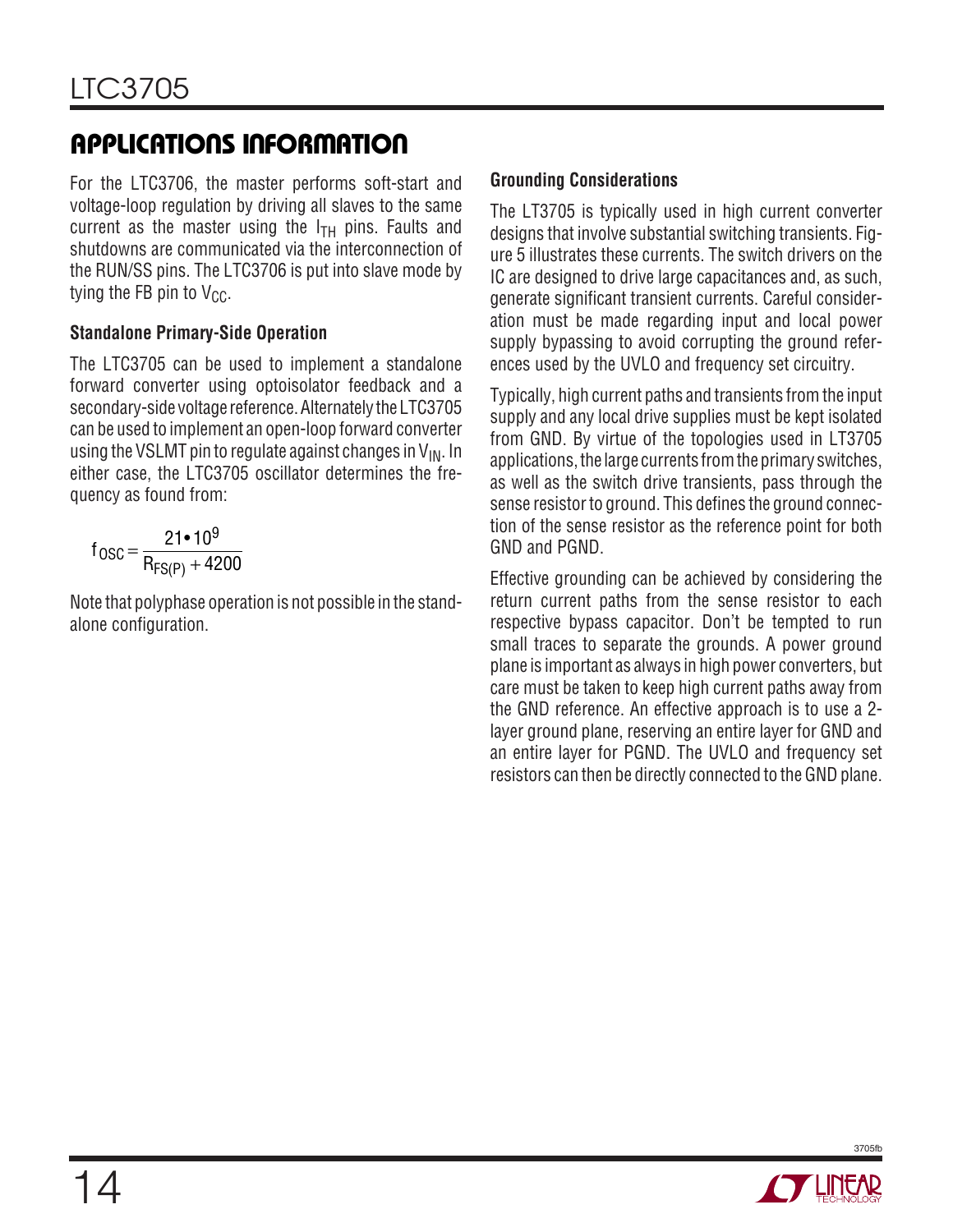

**Figure 4. Connections for PolyPhase**

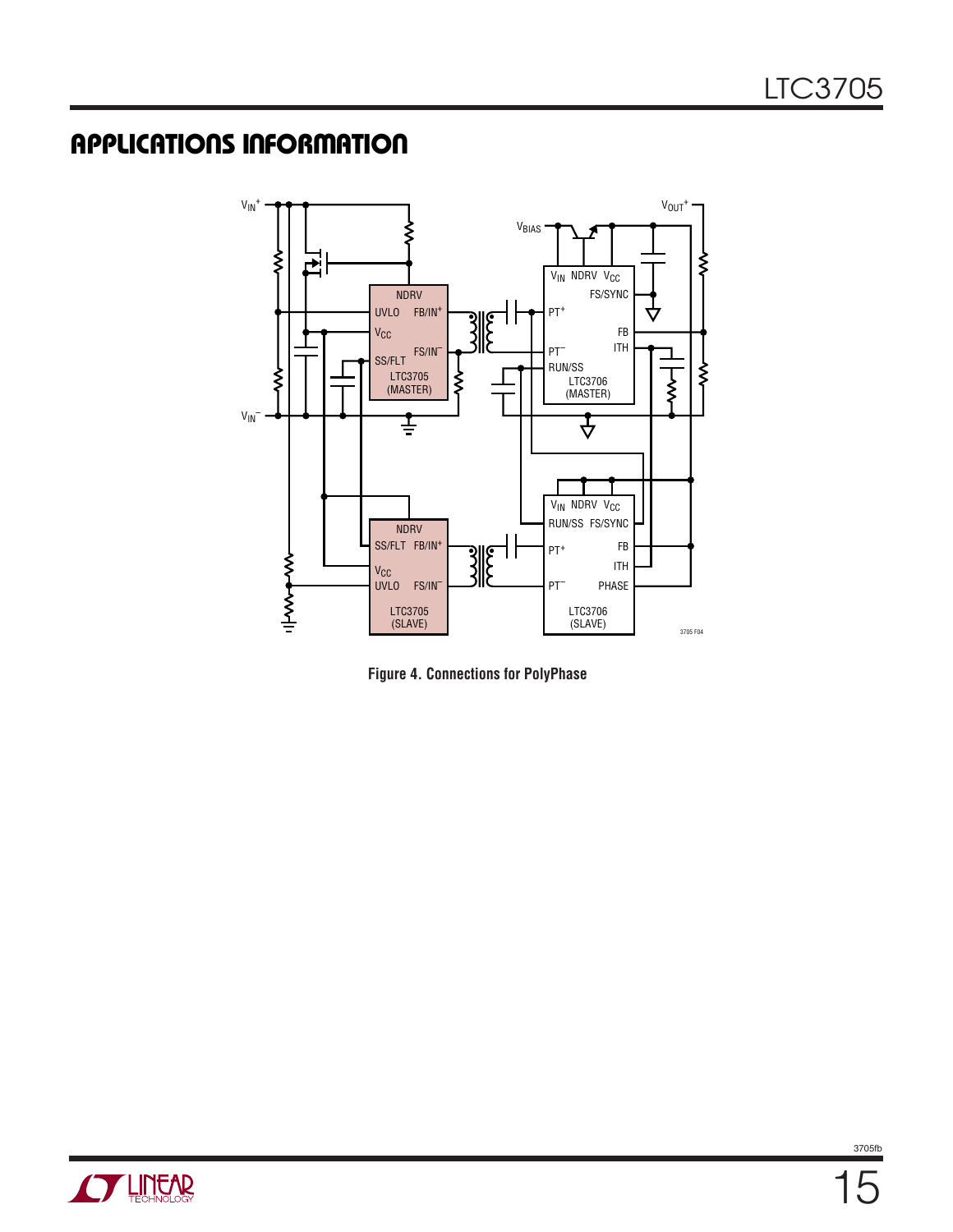

**Figure 5. High-Current Transient Return Paths**

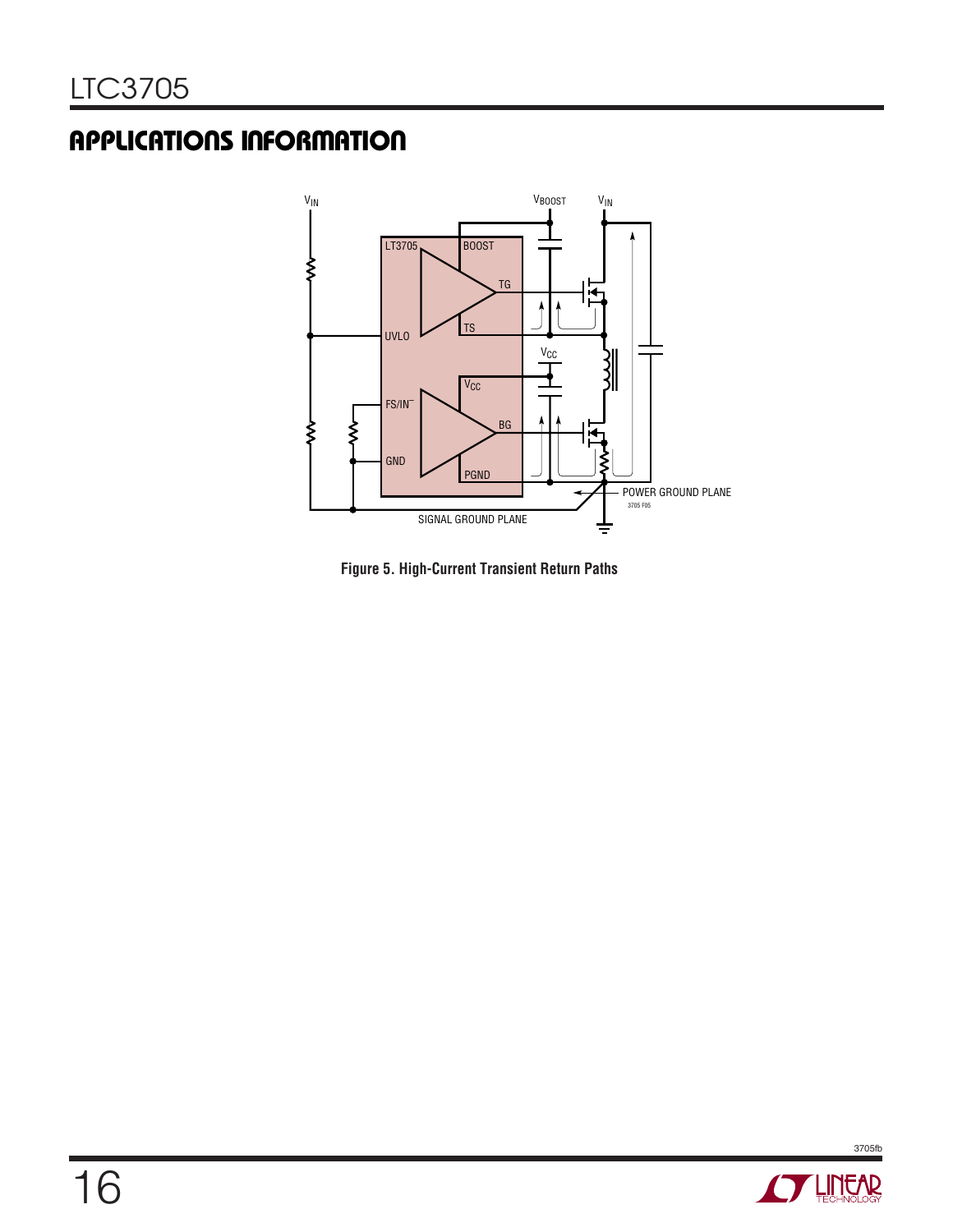## **TYPICAL APPLICATIONS**





**Figure 6. 36V-72V to 3.3V/20A Isolated Forward Converter Using LTC3706**

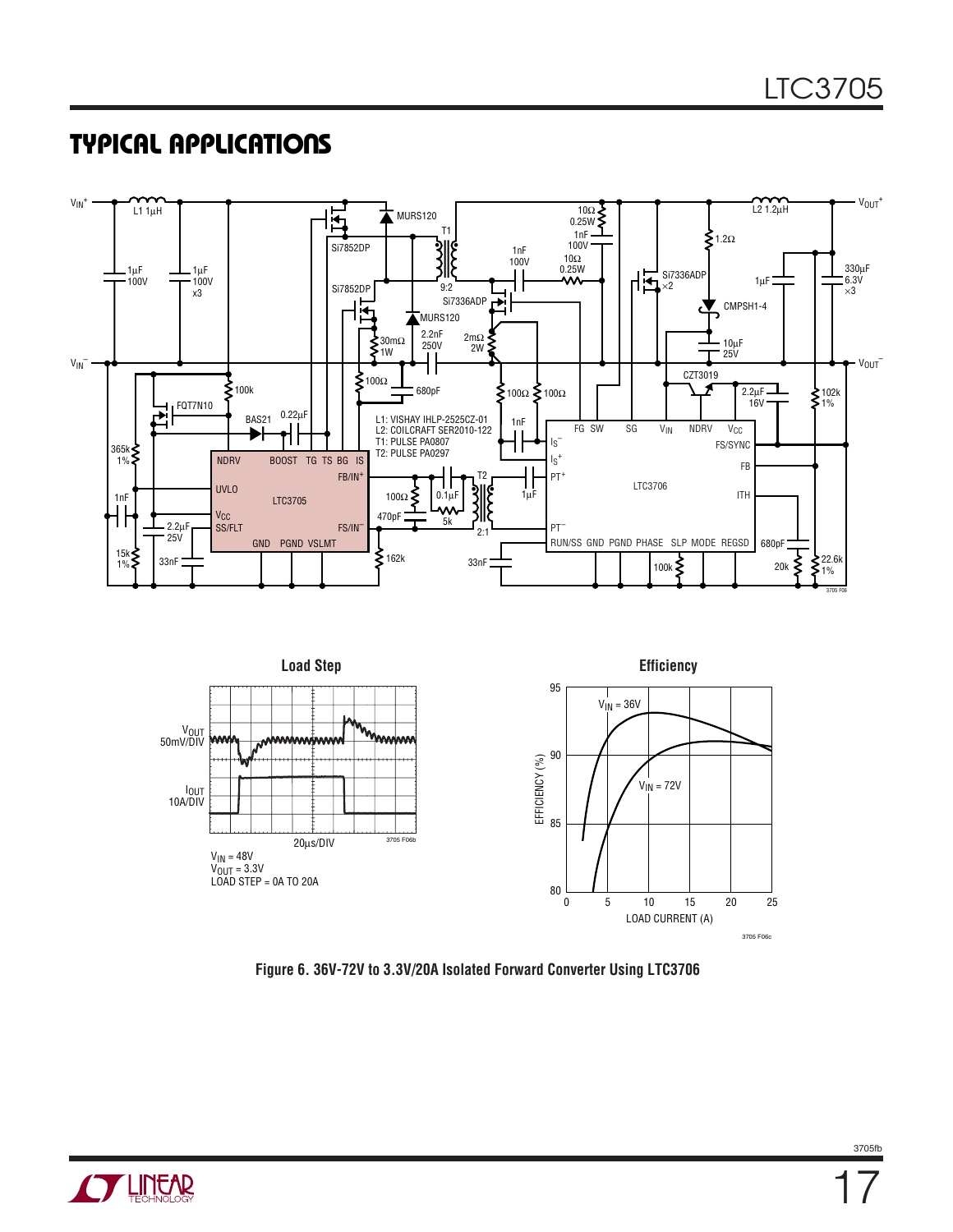# **TYPICAL APPLICATIONS**



Figure 7. 36V-72V to 12V/5A Isolated Forward Converter Using Optoisolator **Figure 7. 36V-72V to 12V/5A Isolated Forward Converter Using Optoisolator**

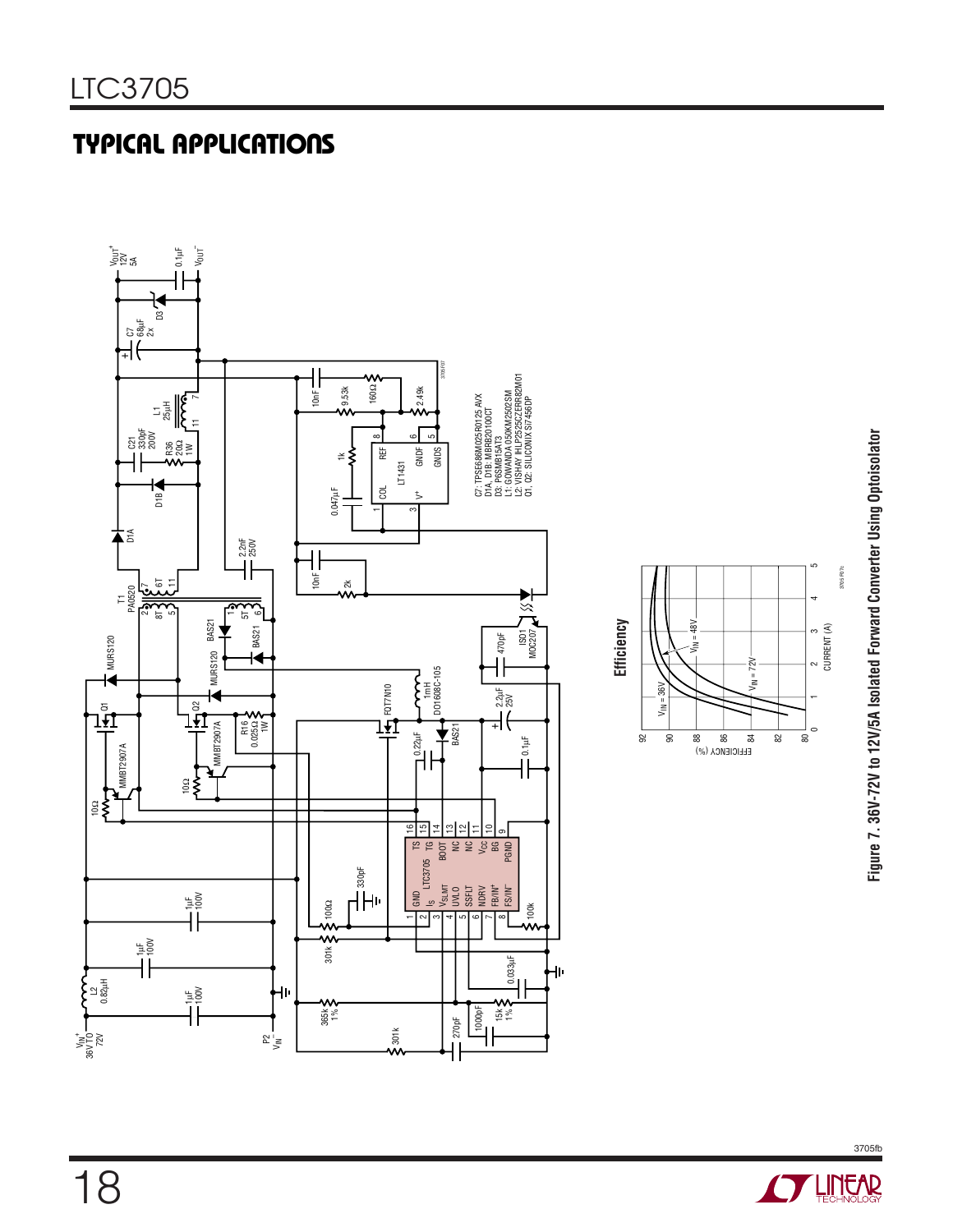## **PACKAGE DESCRIPTION**









NOTE:

1. CONTROLLING DIMENSION: INCHES

INCHES 2. DIMENSIONS ARE IN (MILLIMETERS)

- 3. DRAWING NOT TO SCALE
- \*DIMENSION DOES NOT INCLUDE MOLD FLASH. MOLD FLASH SHALL NOT EXCEED 0.006" (0.152mm) PER SIDE
- \*\*DIMENSION DOES NOT INCLUDE INTERLEAD FLASH. INTERLEAD FLASH SHALL NOT EXCEED 0.010" (0.254mm) PER SIDE



**GN Package 16-Lead Plastic SSOP (Narrow .150 Inch)** (Reference LTC DWG # 05-08-1641)